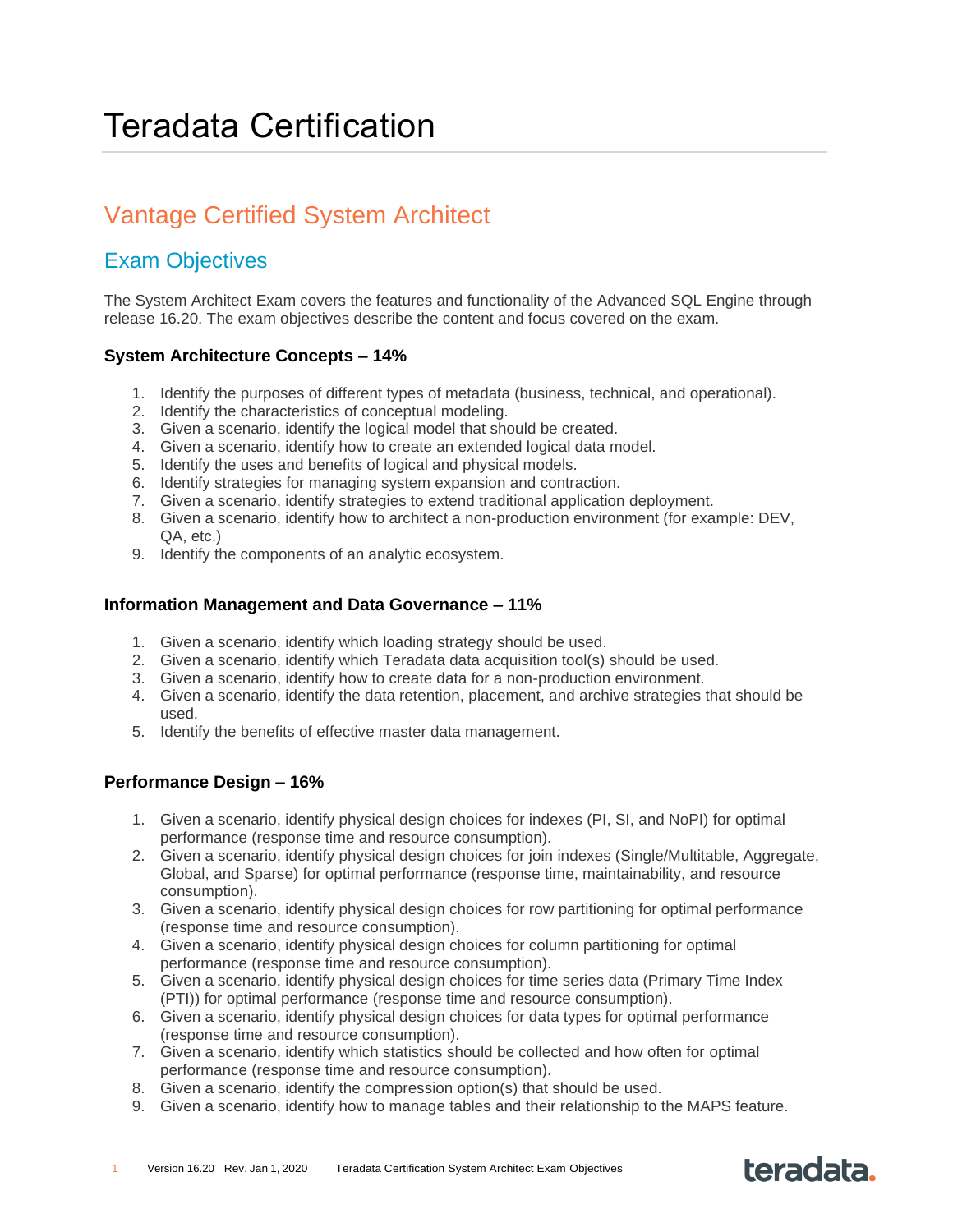#### **Architecting for System Performance – 5%**

- 1. Identify the benefits of Teradata Virtual Storage (TVS) and Teradata Intelligent Memory (TIM).
- 2. Given a scenario about multiple Vantage systems, identify the Unity components and strategy that should be used.

#### **Data Integration – 11%**

- 1. Given a scenario, identify the appropriate data transformation strategy(ies).
- 2. Given a scenario, identify the appropriate method/level to organize tightly, loosely, and noncoupled data.
- 3. Given a scenario, identify when and how surrogate keys should be generated, or when natural keys should be used.
- 4. Given a scenario, identify the strategy that should be used to achieve the correct level of data granularity.
- 5. Given a scenario including a data modeling method (for example: snowflake, star, normalized), identify the benefits and tradeoffs.
- 6. Given a scenario, identify the design considerations when using complex data types, such as JSON, XML, DATASET (AVRO and CSV).
- 7. Given a scenario, identify the design considerations when integrating temporal data.
- 8. Given a scenario, identify the design considerations when integrating geospatial data.

#### **Data Security – 7%**

- 1. Identify the security considerations for multi-system environments.
- 2. Identify use cases for secure zones.
- 3. Given a scenario, identify which user authentication mechanism should be used.
- 4. Given a scenario, identify database mechanisms for controlling access to data.
- 5. Given a scenario, identify how roles can be used to manage privileges for groups of users.

#### **Data Protection and System Availability – 11%**

- 1. Given a scenario, identify the backup and recovery strategy that should be used.
- 2. Given a scenario, identify design considerations in multi-system data replication and loading.
- 3. Given a scenario, identify design considerations for disaster recovery.
- 4. Identify features that provide system protection (for example: fallback, global hot spare, and HSN).

#### **Data Residency and Portability – 3%**

- 1. Given a scenario, identify the platform on which Teradata Vantage should be deployed, such as public cloud, private cloud, and on-premises.
- 2. Given a scenario, identify the considerations for connectivity and data latency for multiple platforms including those hosted in multiple countries.

#### **Information Delivery – 10%**

- 1. Identify use cases where QueryGrid is beneficial.
- 2. Identify use cases for different access layers.

## teradata.